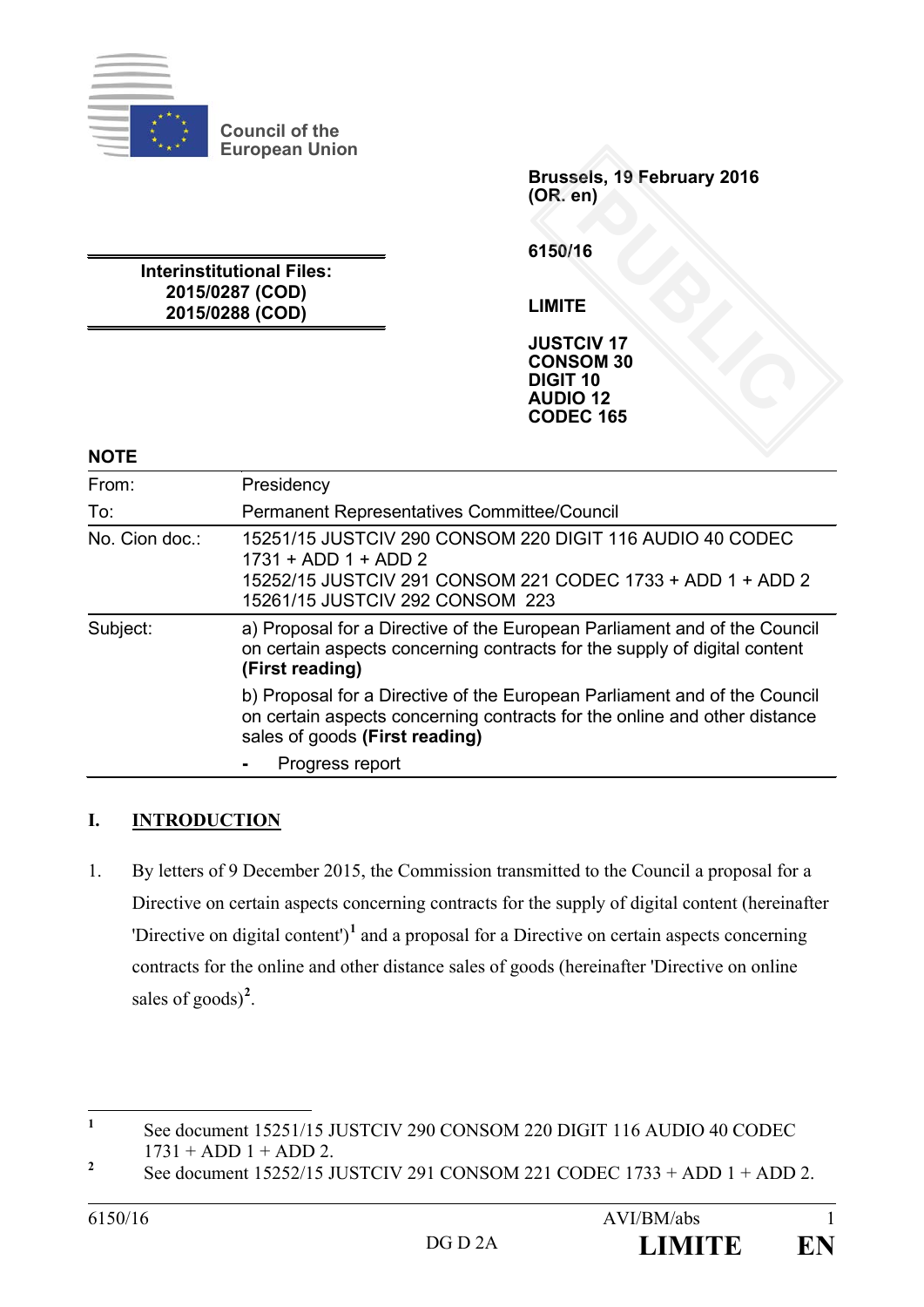- 2. The two proposed Directives are part of the "Digital Single Market Strategy for Europe"<sup>[1](#page-1-0)</sup>. Their general objective is to contribute to faster growth of the Digital Single Market, for the benefit of both consumers and businesses. With a targeted full harmonisation approach the proposed Directives aim at eliminating the key contract law-related obstacles to cross-border supply of digital content and online and other distance sales of goods. The purpose of these proposals is to remove the legal uncertainty faced by both consumers and businesses and to reduce the additional costs incurred by businesses, due to the complexity of the legal framework resulting from differences in contract law between Member States.
- 3. The Presidency is of the view that these proposals are an important element of the European Digital Single Market Strategy. For the Union as a whole, boosting confidence in the digital economy is an important driver of robust economic growth. The Presidency has put the examination of this file at the top of its agenda. This priority is reflected, in particular, in the scheduling of 18 meeting days of the Working Party on Civil Law Matters (Contract Law) during the first half of 2016.
- 4. The proposed Directives are subject to the ordinary legislative procedure.
- 5. The European Economic and Social Committee should adopt its opinion on the proposed Directives in due course.

<span id="page-1-0"></span><sup>&</sup>lt;sup>1</sup> See document 8672/15 COMPET 185 TELECOM 109 AUDIO 11 DIGIT 32 RECH 107 MI 291 PI 32 IND 72 ECOFIN 308 ENER 139 DATAPROTECT 70 CYBER 31 JUSTCIV 101 E-JUSTICE 56 CULT 29 EDUC 122.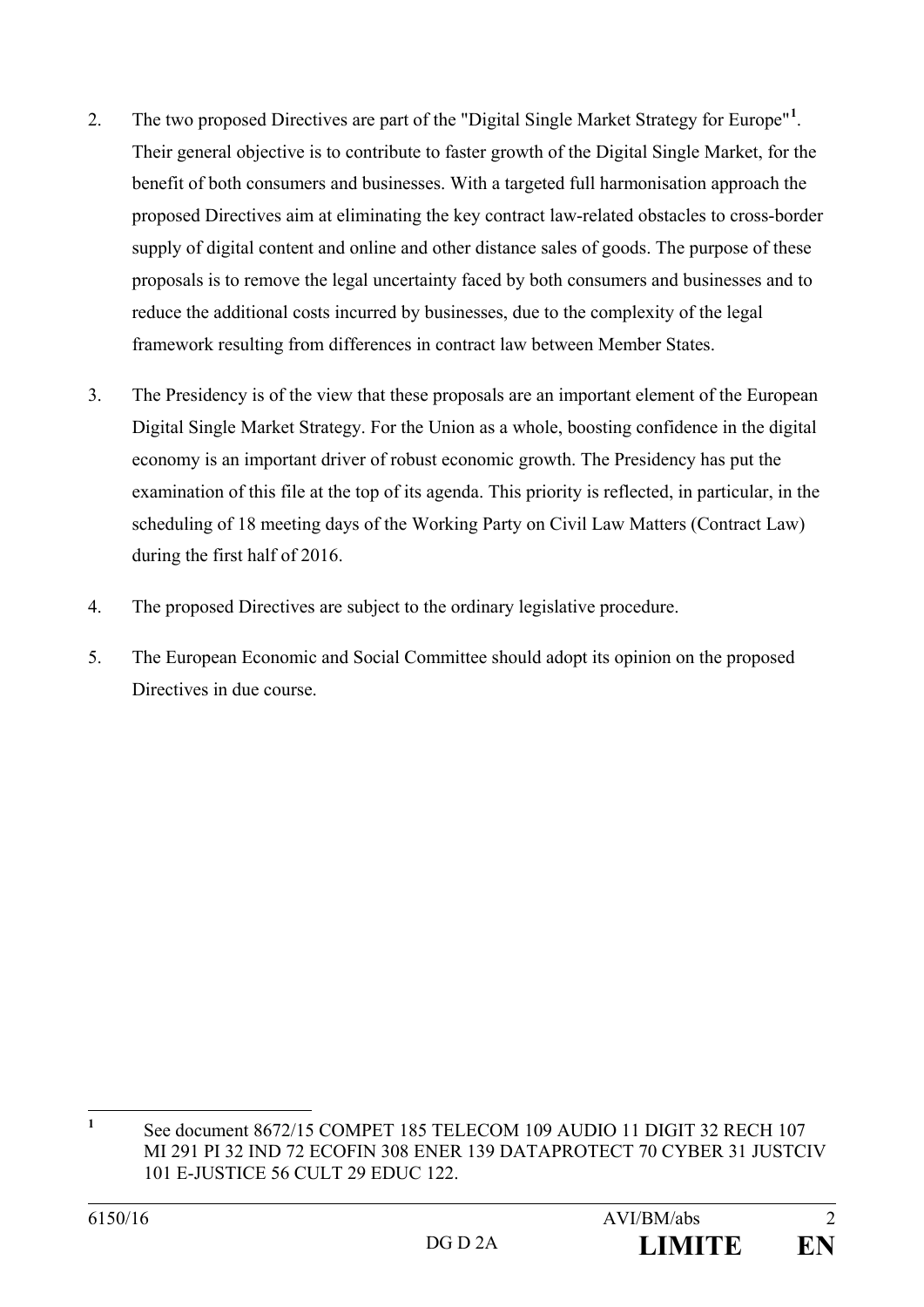## **II. WORK AT TECHNICAL LEVEL**

- 6. On 28 and 29 January 2015, the Working Party had a first general exchange of views on the essential features of the proposed Directives, as well as on the Impact Assessment and the Commission Communication accompanying the proposals**[1](#page-2-0)** .
- 7. Although the views expressed by the Member States were still of a preliminary nature, the discussions at the above meeting have shown a general support of the proposed Directives' stated objectives of modernizing and simplifying the rules for e-commerce, by creating a business-friendly environment for traders selling abroad while increasing consumers' trust and maintaining a high level of consumer protection.
- 8. However, it was also said by many Member States that the risk of creating different rules for online and offline sales of goods needs to be avoided and that it would be premature to start the examination of the proposal for a Directive on online sales of goods, in particular taking into account that relevant information resulting from the Fitness Check evaluation of several EU consumer and marketing law Directives (including the Consumer Sales and Guarantees Directive 1999/44/EC) under the 'Regulatory Fitness and Performance Programme' (REFIT), which is currently carried out by the Commission, is not yet available. The results of the evaluation regarding Directive 1999/44/EC are expected by September 2016. Some other Member States underlined the importance of coherence in the field of contract law and between the two proposals.
- 9. In the light of the above, the Presidency proposes to concentrate the work at technical level by examining first the proposal for a Directive on digital content, while not losing sight of the coherence between this proposal and the proposal for a Directive on online sales of goods. The Working Party already started the Article by Article examination of the proposal for a Directive on digital content with a focus on the underlying objectives of the Articles (or in other words: the intended results) at the meeting of 9 and 10 February 2016.

<span id="page-2-0"></span>

**<sup>1</sup>** See document 15261/15 JUSTCIV 292 CONSOM 223.